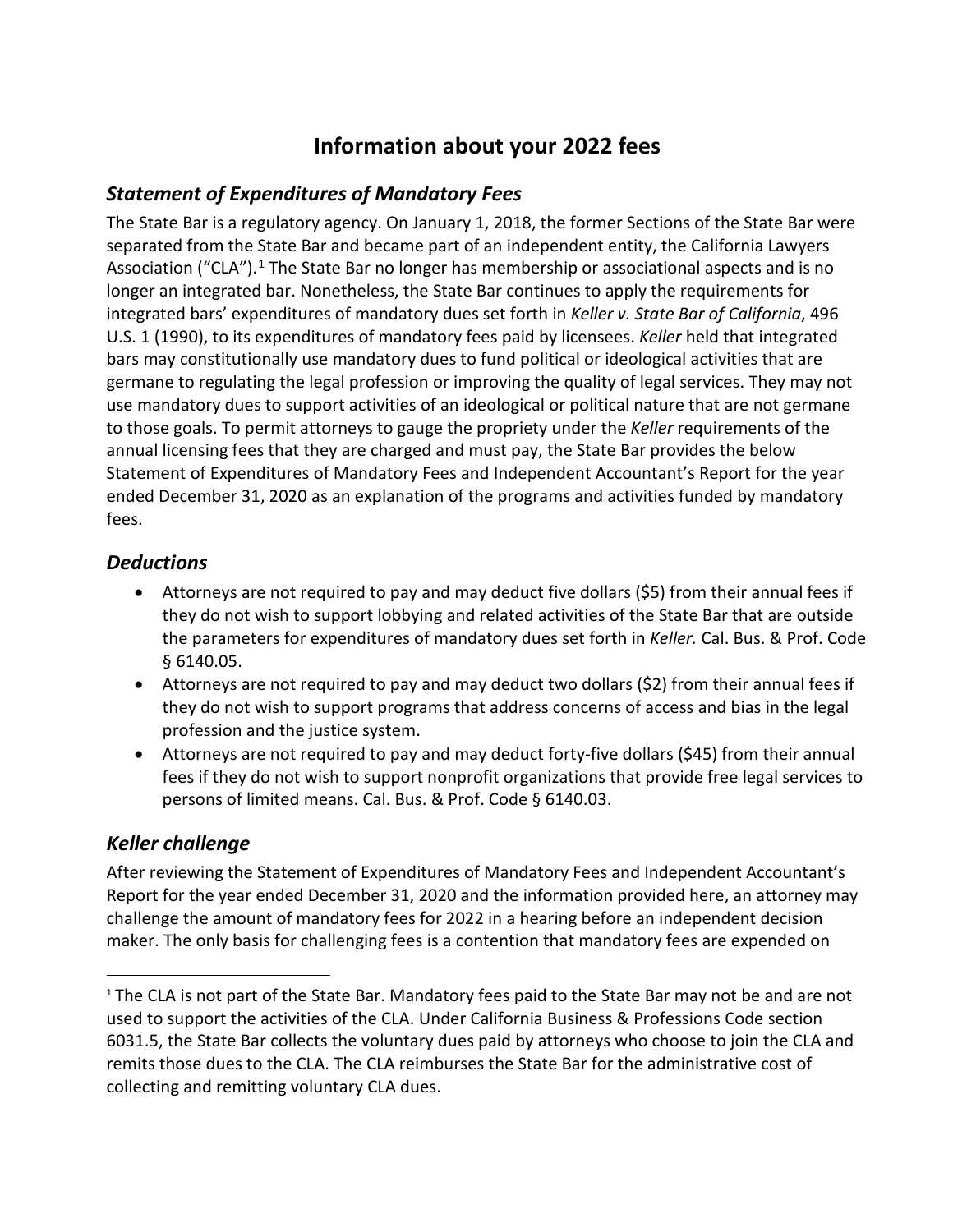ideological or political activities that are not germane under the standard set forth in *Keller v. State Bar*, 496 U.S. 1 (1990). An attorney's challenge must be submitted on the Challenge to Mandatory Fees Form. Instructions and procedures are set forth on the form. Submitting a challenge does not relieve an attorney of the obligation to pay the invoiced annual mandatory fees on time. *Any challenge to the mandatory fees for 2022 must be received by the State Bar by February 1, 2022. Challenges must be submitted to:* 

**SECRETARY** THE STATE BAR OF CALIFORNIA 180 HOWARD STREET SAN FRANCISCO, CALIFORNIA 94105-1639

Upon receipt of a timely and proper challenge, the State Bar will place the disputed amount of the challenger's mandatory fees in an interest-bearing escrow account. At its next regularly scheduled meeting or as soon thereafter as the matter may be considered, the Board of Trustees will decide whether to provide an additional deduction to the challenger or to submit the dispute for expeditious arbitration before an impartial arbitrator. If the dispute is submitted for arbitration, the Board may consolidate all challenges. The challenger(s) and the State Bar by agreement may select an impartial arbitrator. In consolidated challenges, the arbitrator may be selected by an agreement between the State Bar and 75 percent of the challengers. If there is no agreement on an impartial arbitrator within 30 days following the decision to arbitrate, an impartial arbitrator will be appointed by the American Arbitration Association. The arbitration will be heard at the San Francisco office of the State Bar. The proceedings are informal, and the State Bar will have the burden to show that the disputed activities are not political or ideological and/or are germane to the State Bar's purposes of regulating the legal profession or improving the quality of legal services. The challenger(s) will be given an opportunity to present their own evidence and to present written arguments in support of their challenge(s).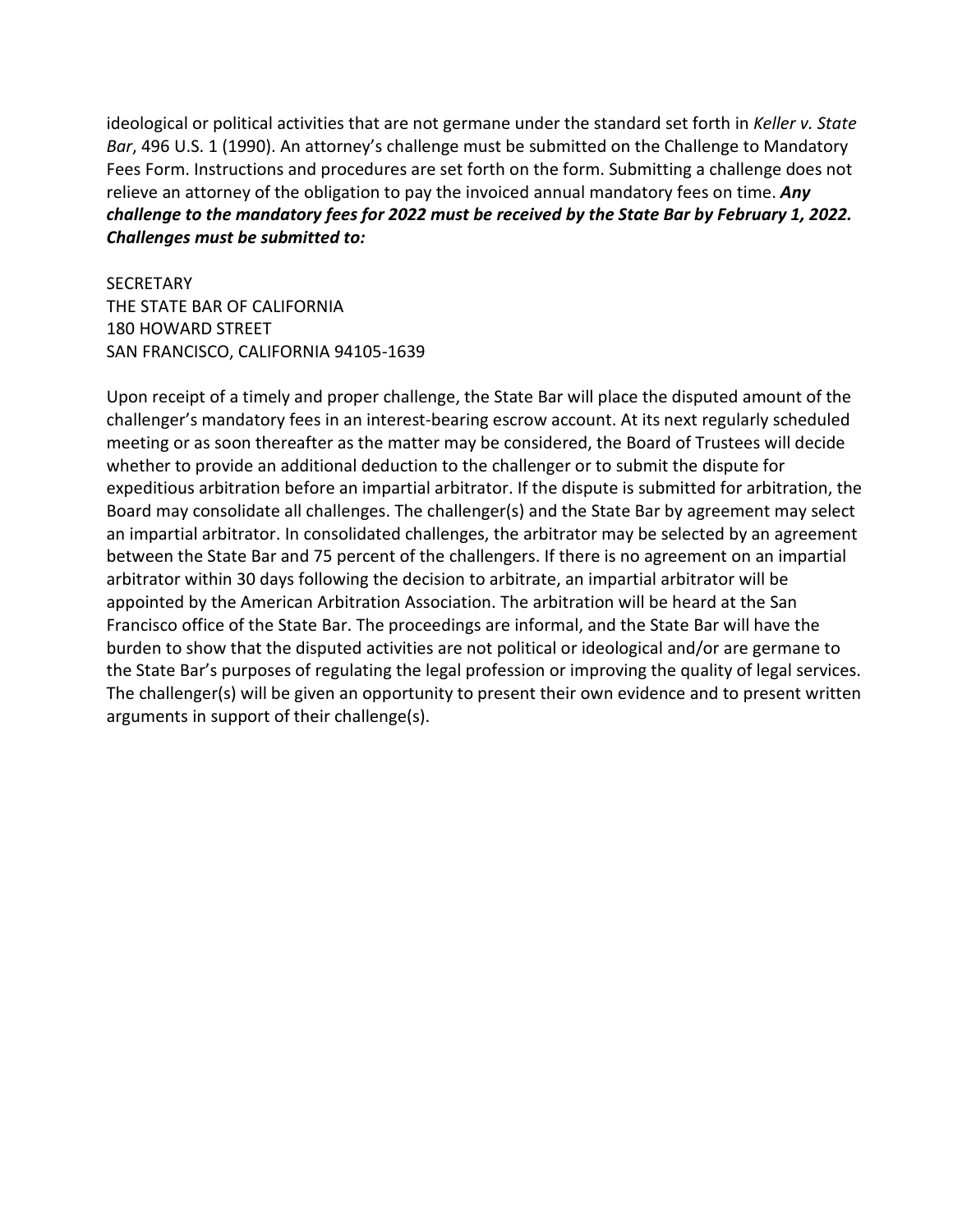

# **Statement of Expenditures of Mandatory Fees and Independent Accountant's Report**

**Year Ended December 31, 2020** 

**April 30, 2021**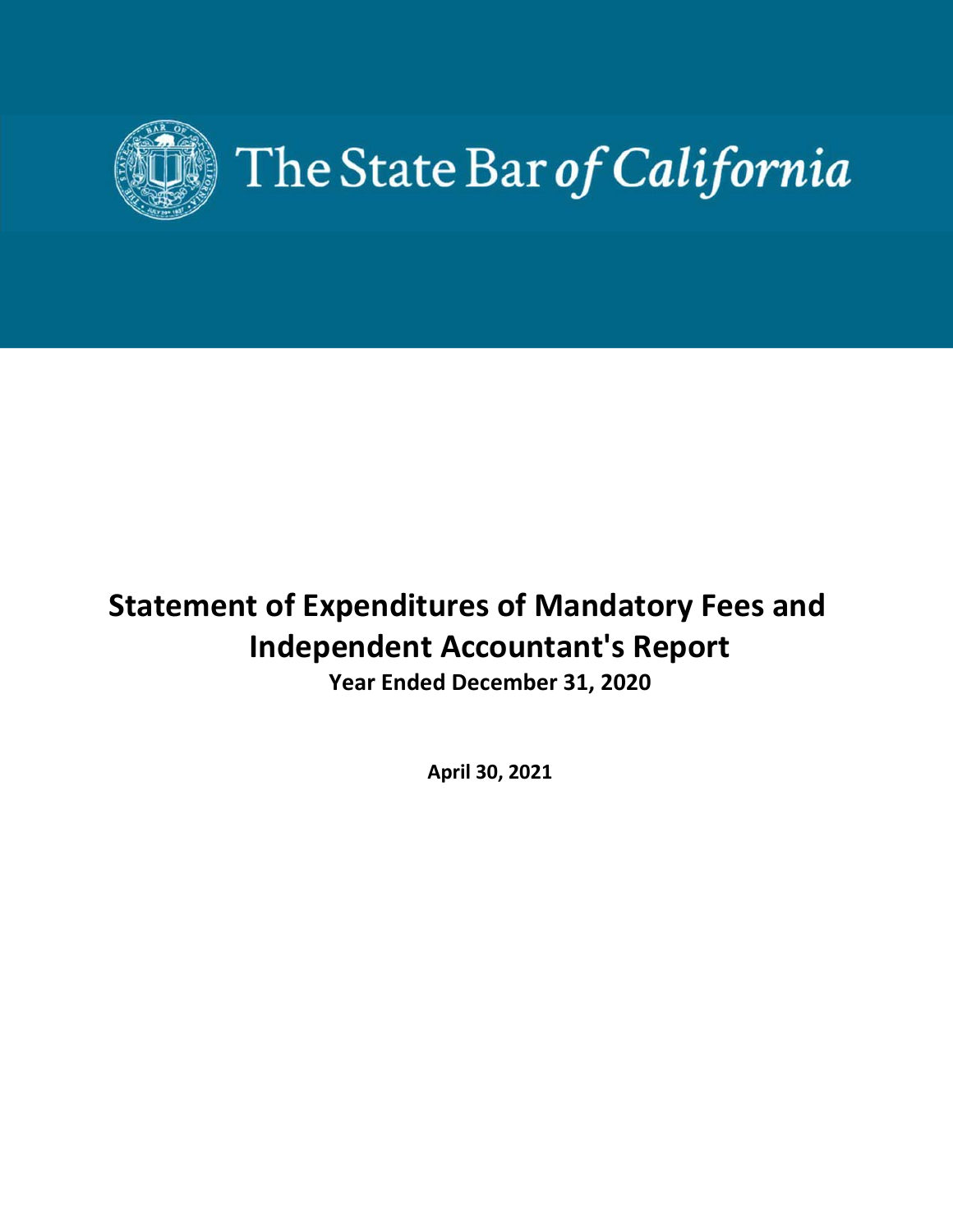

#### **Independent Accountant's Report**

To the Boards of Trustees State Bar of California

We have examined the State Bar of California's ("State Bar") compliance with the United States Supreme Court's decision in Keller v. State Bar of California (1990) 496 U.S. 1, which held that the State Bar of California cannot use mandatory fees paid by its licensees for political or ideological activities not related to regulation of the legal profession or improvement of quality of legal services in California, for the year ended December 31, 2020. The expenditures of mandatory fees for the year ended December 31, 2020 is included in the accompanying Statement of Expenditures of Mandatory Fees ("Statement") and related notes. Management of the State Bar is responsible for the State Bar's compliance with those requirements. Our responsibility is to express an opinion on the State Bar's compliance based on our examination.

Our examination was conducted in accordance with attestation standards established by the American Institute of Certified Public Accountants. Those standards require that we plan and perform the examination to obtain reasonable assurance about whether the State Bar complied, in all material respects, with the specified requirements. An examination involves performing procedures to obtain evidence about whether the State Bar complied with the specified requirements. The nature, timing, and extent of the procedures selected depend on our judgment, including an assessment of the risks of material misstatement of the State Bar's compliance with the requirements of the Code, whether due to fraud or error. We believe that the evidence we obtained is sufficient and appropriate to provide a reasonable basis for our opinion. Our examination does not provide a legal determination on the State Bar's compliance with specified requirements.

In our opinion, the State Bar complied, in all material respects, with the United States Supreme Court's decision in Keller v. State Bar of California (1990) 496 U.S. 1, which held that the State Bar of California cannot use mandatory fees paid by its licensees for political or ideological activities not related to regulation of the legal profession or improvement of quality of legal services in California, based on the criteria set forth in the note to the Statement, for the year ended December 31, 2020.

This report is intended solely for the information and use of the Boards of Trustees and Management of the State Bar, and it is not intended to be, and should not be, used by anyone other than these specified parties.

Macias Gini & O'Connell LAP

San Francisco, California April 29, 2021

Macias Gini & O'Connell LLP 101 California Street, Suite 3910 San Francisco, CA 94111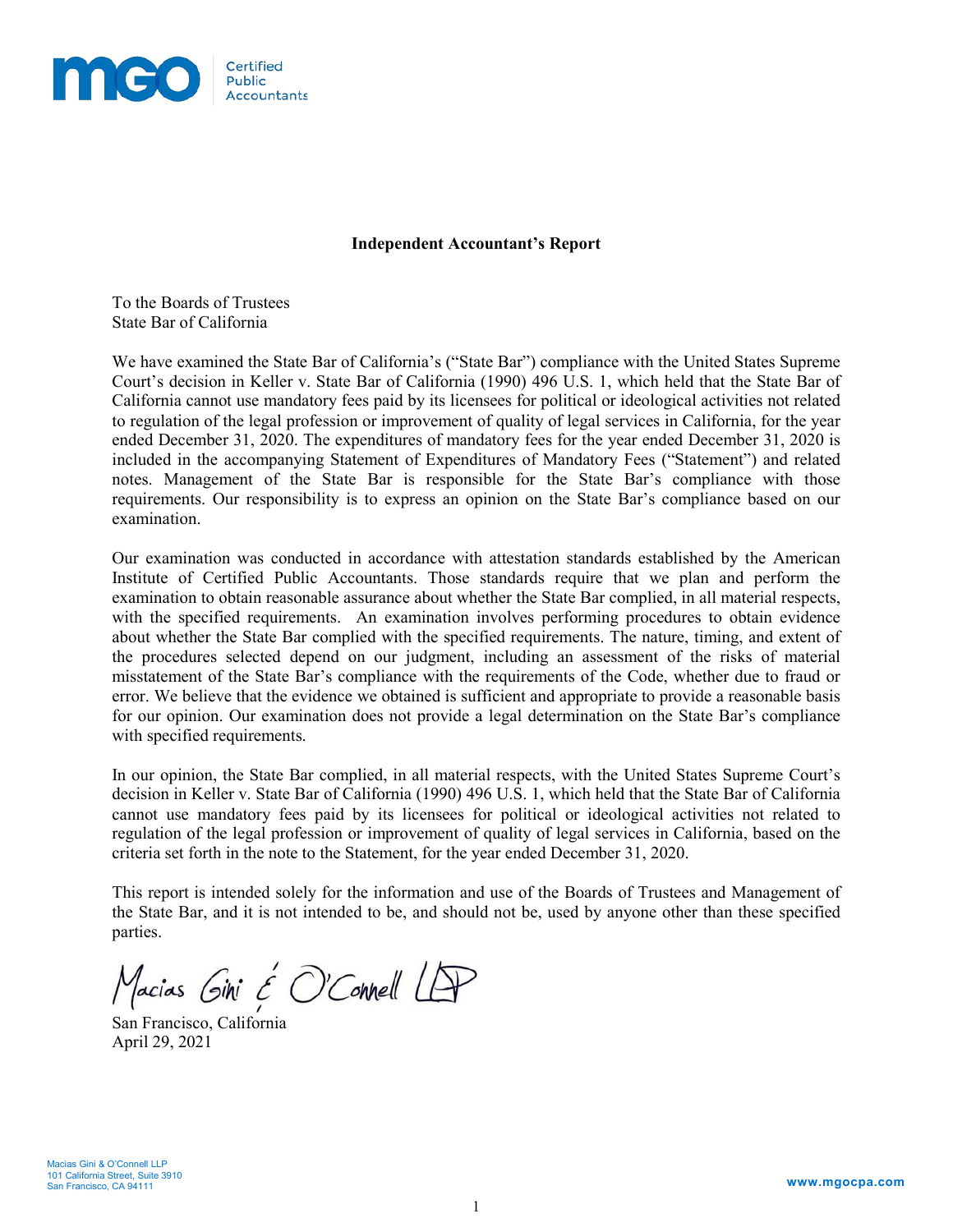# Statement of Expenditures of Mandatory Fees Year Ended December 31, 2020

|                                            | <b>Dollar</b><br>Amount |             | Percentage of<br><b>Total Program</b><br><b>Expenses</b> |  |
|--------------------------------------------|-------------------------|-------------|----------------------------------------------------------|--|
| CHARGEABLE EXPENSES AND RELATED            |                         |             |                                                          |  |
| <b>PROGRAM REVENUES:</b>                   |                         |             |                                                          |  |
| Chief Trial Counsel                        | \$                      | 60,998,440  | 61.53%                                                   |  |
| Client Security Fund                       |                         | 13,827,903  | 13.95%                                                   |  |
| <b>State Bar Court</b>                     |                         | 13,670,988  | 13.79%                                                   |  |
| Attorney Regulation and Consumer Resources |                         | 5,411,806   | 5.46%                                                    |  |
| Professional Competence                    |                         | 2,707,582   | 2.73%                                                    |  |
| Lawyer Assistance Program                  |                         | 2,199,397   | $2.22\%$                                                 |  |
| Probation                                  |                         | 1,968,949   | 1.99%                                                    |  |
| Communications                             |                         | 997,826     | $1.01\%$                                                 |  |
| Center on Access to Justice                |                         | 856,445     | 0.86%                                                    |  |
| Judicial Evaluation                        |                         | 380,425     | 0.38%                                                    |  |
| Mandatory Fee Arbitration                  |                         | 12,317      | $0.01\%$                                                 |  |
| Program Revenues                           |                         | (3,893,607) | $-3.93\%$                                                |  |
| Total chargeable program expenses          |                         | 99,138,471  | 100.00%                                                  |  |
|                                            |                         |             |                                                          |  |

See accompanying notes to the statement of expenditures of mandatory fees.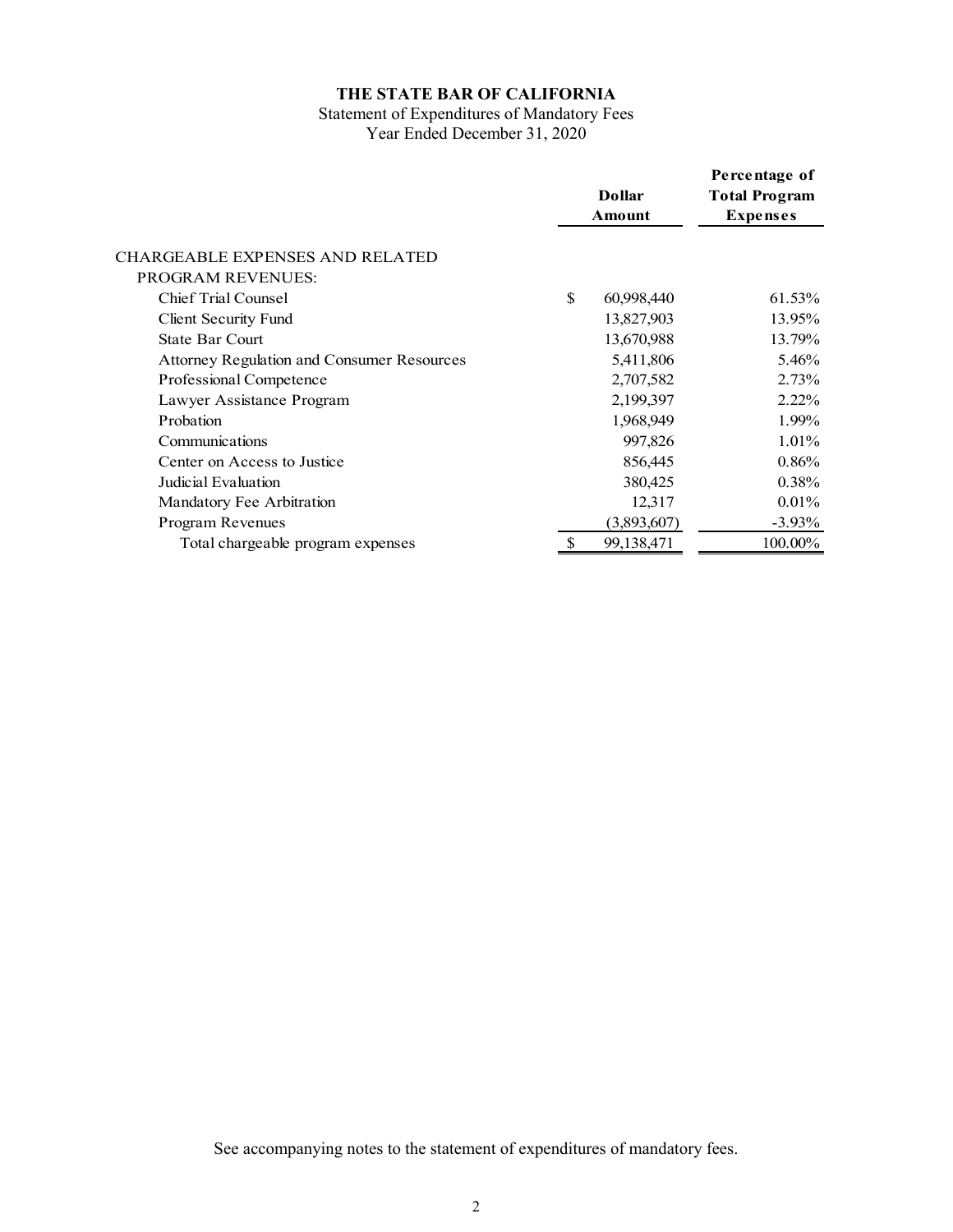Statement of Expenditures of Mandatory Fees (Continued) Year Ended December 31, 2020

## **1. SIGNIFICANT ACCOUNTING POLICIES**

**Description of Entity** – The State Bar of California ("State Bar") was first formed as a public corporation by the California State Legislature's passage of the State Bar Act on July 29, 1927. On November 8, 1960, voters amended the California Constitution to add the State Bar as a constitutional agency in the judicial branch of government. A license from the State Bar and payment of an annual fees are required as a condition of the practice of law in the State of California.

**Basis of Accounting –** To ensure observance of limitations and restrictions placed on the use of resources available to the State Bar, the accounts of the State Bar are maintained in accordance with the accrual basis of accounting using principles of fund accounting. This is the procedure by which resources for various purposes are classified for accounting and reporting purposes into funds established according to their nature and purpose.

Accounting principles generally accepted in the United States of America are applied by the State Bar in conformance with pronouncements of the Governmental Accounting Standards Board. Amounts in the Statement of Expenditures of Mandatory Fees ("Statement") were derived from the State Bar's audited 2020 financial statements.

*Use of Estimates* – The preparation of the Statement requires management to make estimates and assumptions related to the amounts of chargeable expenditures during year. Actual results could differ from those estimates.

#### **2. BASIS OF PRESENTATION**

The accompanying Statement was prepared for the purpose of showing the allocation of certain expenditures into chargeable and non-chargeable categories. Although derived from the State Bar's audited 2020 financial statements, the Statement is not a substitute for the financial statements, nor is it intended to be a complete presentation of the State Bar's revenues and expenses in conformity with accounting principles generally accepted in the United States of America. Amounts reported in the Statement can be agreed to amounts reported in the State Bar's financial statements.

The State Bar Act sets the amount of the annual fees that the State Bar may charge lawyers for the license to practice law in California. The amount of the annual fee, however, is subject to certain adjustments. The United States Supreme Court in *Keller v. State Bar of California*, 496 U.S. 1 (1990) ("*Keller*") held that the State Bar could not require California lawyers to pay, as mandatory fees, the expense of the State Bar's political or ideological activity that was not necessarily or reasonably related to the State Bar's purpose of regulating the legal profession or improving the quality of legal services. The Statement provides a basis of determination for the mandatory fees that each licensee must pay in order to practice law in California. It describes and separates programs and activities that are "chargeable" and "non-chargeable" to licensees under the *Keller* standard. In calculating the chargeable and non-chargeable expenditures, absolute precision is not expected nor required pursuant to *Keller*, at 16, citing to procedural requirements outlined in *Chicago Teachers v. Hudson*, 475 U.S. 292, 310 (1986). Expenditures included in the Statement are derived from expenses included in the General Fund (except program costs funded by filing fees or other fees), Client Security Fund, the Lawyers Assistance Program Fund, and the Support and Administration Fund of the State Bar.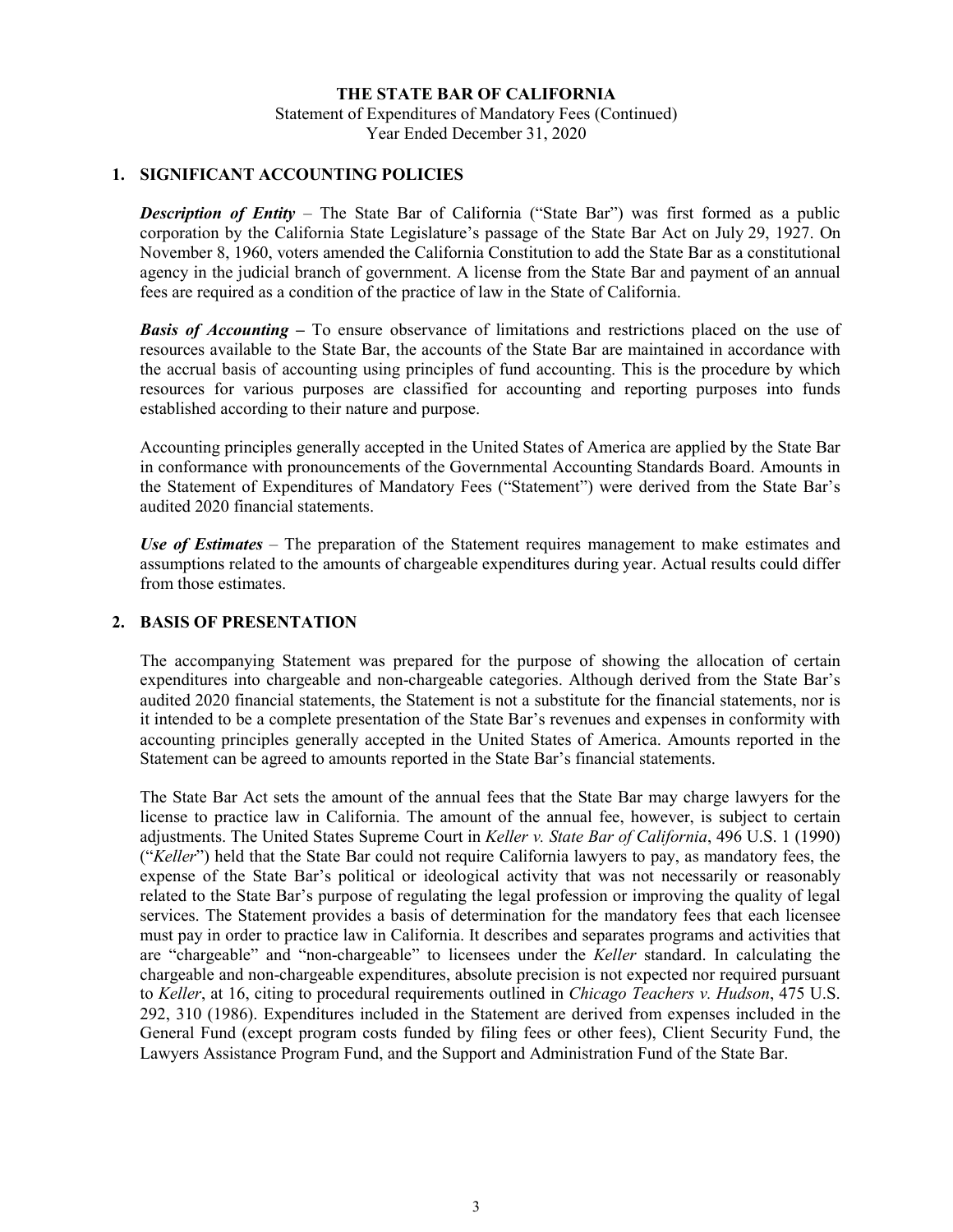Statement of Expenditures of Mandatory Fees (Continued) Year Ended December 31, 2020

## **2. BASIS OF PRESENTATION (Continued)**

Since January 1, 2000, amendments to the State Bar Act have provided each licensee with the option of deducting \$5 from the annual licensing fee for lobbying and related activities outside of the parameters established in *Keller* (Cal. Bus. & Prof. Code §6140.05). In addition to these changes, in 2001, the Board of Trustees provided licensees the option of an additional \$5 deduction from annual fees for certain other programs. Although some or all of these programs and activities may be chargeable under the criteria in *Keller*, the Board of Trustees has elected to make them optional in their entirety.

Since January 1, 2000, the amount of expenses that the State Bar may incur for legislative activity outside of the parameters of *Keller* was restricted by statute to the total revenue collected from those licensees electing to pay the \$5 and not take the deduction from the annual fee under Cal. Bus. & Prof. Code §6140.05. Instead of categorizing its programs as within or outside of *Keller*, the State Bar has elected to restrict the expenses of all of its legislative activity to voluntary funds. Similarly, the State Bar has a \$5 deduction for activities under the State Bar's Bar Relations and Elimination of Bias program and limited its funding to voluntary fees paid by licensees not taking this deduction. Licensees who do not wish to support either the State Bar's Legislative Activities or its Bar Relations and Elimination of Bias program can deduct the amounts from their annual fees. As a result, no part of the mandatory annual fees that a lawyer must pay as a condition of practicing law are used to fund non-chargeable expenses. Therefore, for purposes of the Statement, there are no non-chargeable expenditures for mandatory licensing fees for the year ended December 31, 2020.

## **3. DESCRIPTION OF CHARGEABLE PROGRAMS**

The following is a listing of the major expenses that the State Bar has categorized as chargeable, including a description of the programs or activities performed by category. The classification of a program expense as chargeable was based on the standards in *Keller* that have been applied to determine whether an expense was necessarily or reasonably incurred for the purpose of regulating the legal profession or improving the quality of legal services available to the people of the State of California. Non-chargeable expenditures, as stated above, were funded by voluntary fees paid at the option of licensees. Determining which State Bar programs and activities are chargeable and nonchargeable requires that judgments be made by the State Bar.

#### a. *Chief Trial Counsel*

The Office of the Chief Trial Counsel receives, reviews, and analyzes incoming communications which relate to disciplinary inquiries and complaints against attorneys. It investigates allegations of unethical and unprofessional conduct against attorneys who may have violated provisions of the State Bar Act, Rules of Professional Conduct, or other standards of professional conduct. It prosecutes attorneys in formal disciplinary hearings in the State Bar Court for violations of the State Bar Act or Rules of Professional Conduct. Activities include, as appropriate, the preparation of formal disciplinary pleadings, conduct of formal and informal discovery, and representation of the State Bar as Trial Examiners in the actual hearings and subsequent review proceedings. (Bus. & Prof. Code §6043, 6044, 6049, 6077, 6078, 6092.5 et seq.)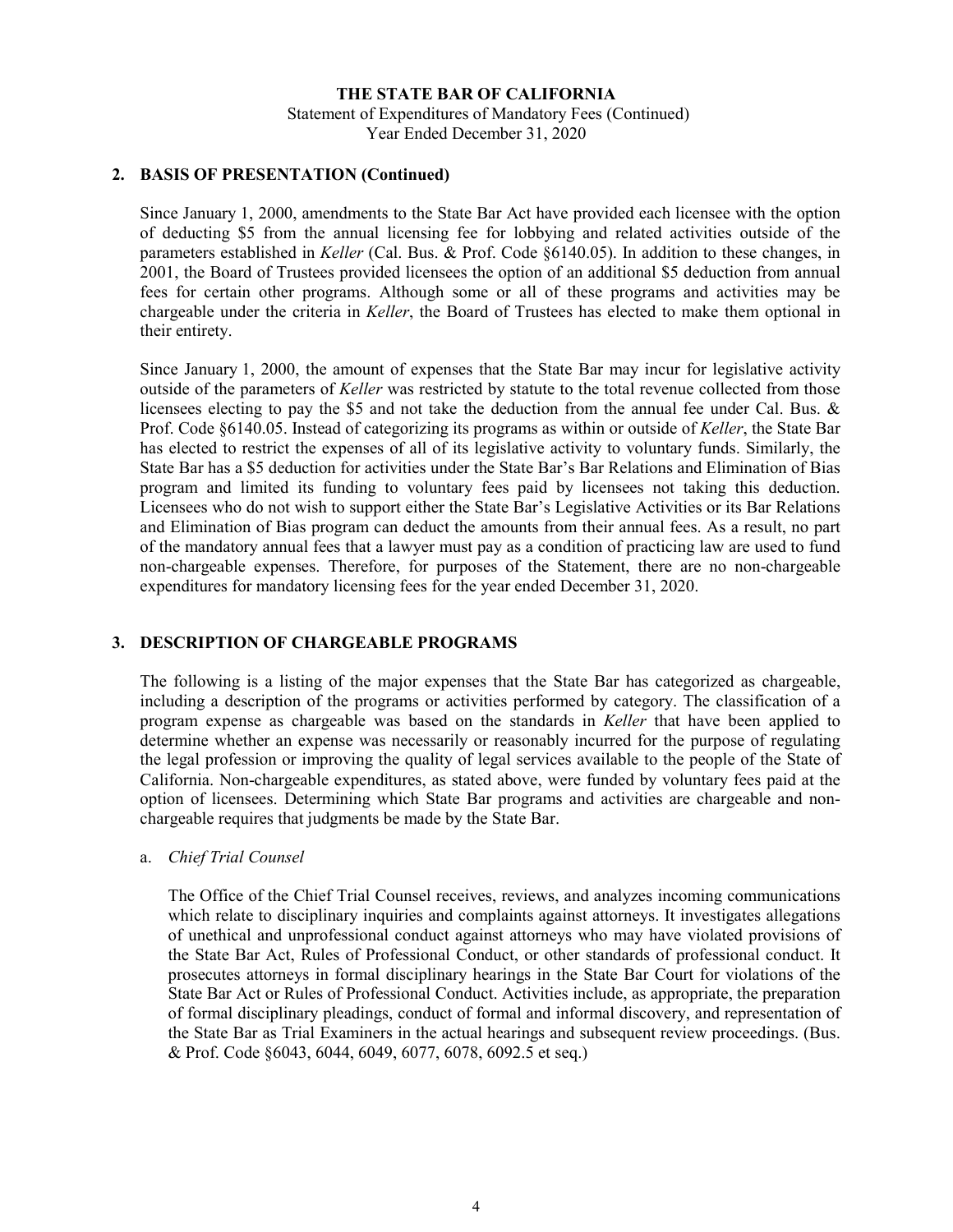Statement of Expenditures of Mandatory Fees (Continued) Year Ended December 31, 2020

# **3. DESCRIPTION OF CHARGEABLE PROGRAMS (Continued)**

#### b. *Client Security Fund*

The Client Security Fund receives, evaluates, and processes applications made by persons who have suffered monetary losses due to dishonest conduct of lawyers, and authorizes recovery to eligible clients out of funds collected for this purpose. (Bus. & Prof. Code §6140.5.)

#### c. *State Bar Court*

The State Bar Court adjudicates formal disciplinary matters resulting in the final imposition of discipline or, in certain instances involving suspension or disbarment, the recommendation of discipline to the California Supreme Court. (Bus. & Prof. Code §6086.5, 6086.65; Cal. Rules of Court, rules 9.13, 9.16, 9.18)

#### d. *Attorney Regulations and Consumer Resources*

The Office of Attorney Regulations and Consumer Resources maintains the Court's roll of attorneys admitted to the practice of law by the court. It also bills and collects fees, costs, and penalties imposed on licensed attorneys, including reimbursements to the Client Security Fund and disciplinary costs. It also keeps track of all licensees of the Bar, including any record of discipline, and answers inquiries from courts, other governmental agencies, other states, and the public.

#### e. *Professional Competence*

The Office of Professional Competence maintains and improves the standards of the legal profession to enhance attorney competence through: (1) promulgating and strengthening professional standards to protect the public; (2) assisting licensees to comply voluntarily with such standards (e.g., Ethics Hotline, California Compendium on Professional Responsibility, Lawyers Personal Assistance Program); and (3) planning and development of programs to enhance attorney competence. (Bus. & Prof. Code §6076, 6077.)

#### f. *Lawyer Assistance Program*

The Lawyer Assistance Program provides an alternative to the traditional State Bar disciplinary mechanism, with the goal of identifying and rehabilitating attorneys with impairment due to abuse of drugs or alcohol, or due to mental illness. The Office of the Lawyer Assistance Program adopts reasonable rules and regulations as may be necessary or advisable for the purpose of implementing and operating the Lawyer Assistance program. (Bus. & Prof. Code §6231.)

## g. *Probation*

The Office of Probation ("OP") monitors disciplined attorneys who have been ordered to comply with probation or reproval conditions pursuant to orders issued by the California Supreme Court and/or the State Bar Court. The OP also monitors cases where conditions have been imposed pursuant to Business and Professions Code, section 6007(h). Once these orders or agreements become effective, the OP establishes its own case files to maintain a record of compliance or noncompliance for each attorney.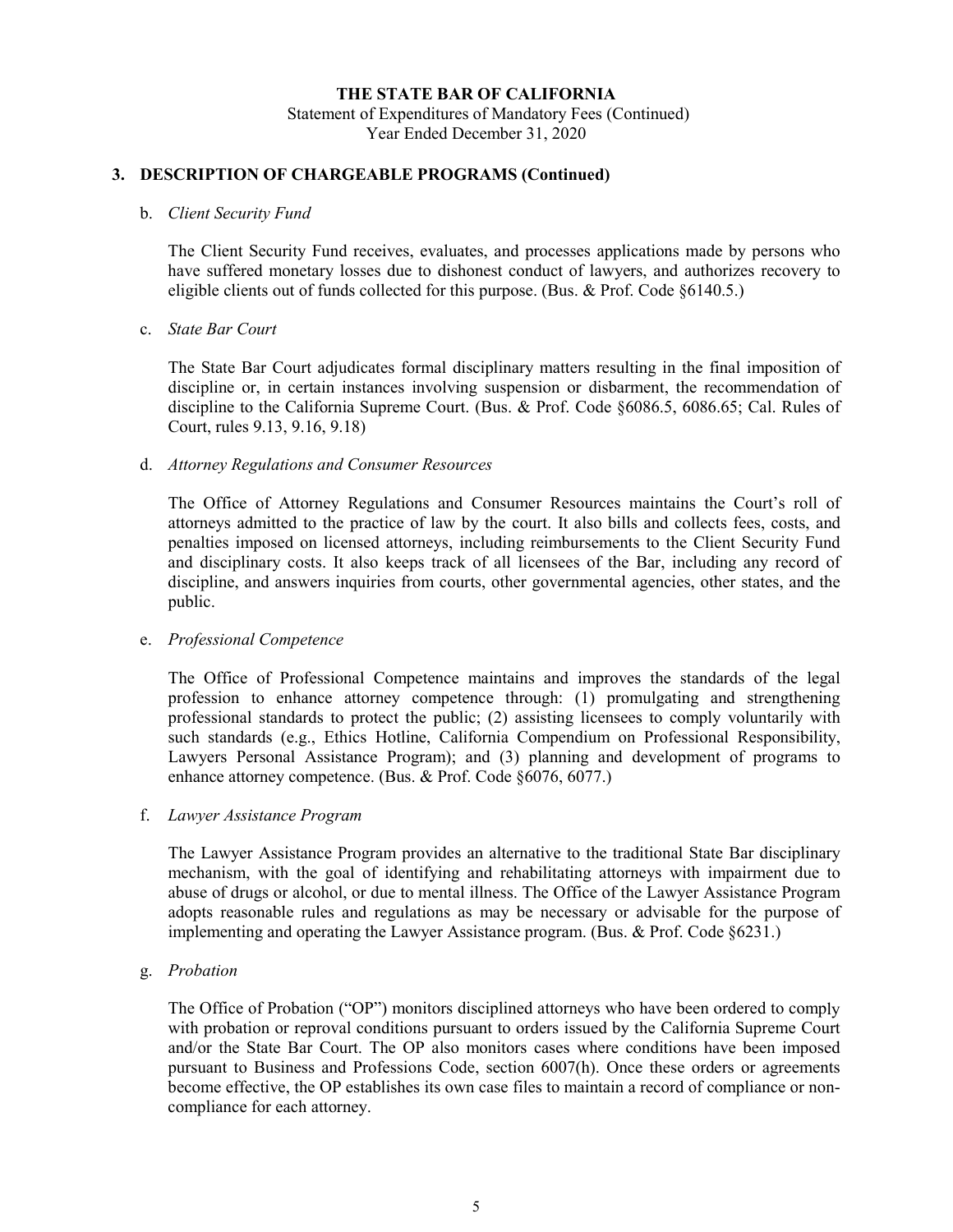Statement of Expenditures of Mandatory Fees (Continued) Year Ended December 31, 2020

# **3. DESCRIPTION OF CHARGEABLE PROGRAMS (Continued)**

OP staff monitor participating attorneys' compliance. The monitoring requires OP staff to contact the attorney being monitored and third parties such as former clients, service providers, and other departments of the State Bar. OP staff provides timely information to the attorney, Office of Chief Trial Counsel, and State Bar Court regarding non-compliance and are available to testify regarding such under oath in court.

#### h. *Communications*

The State Bar's Office of Communications and Stakeholder Engagement is responsible for ensuring that the general public and the legal community are informed about the State Bar's public protection role and know how to access the Bar's services and resources. The Office is tasked with conveying critical information to Californians about how to protect themselves from attorney misconduct and what to do if that happens, including by filing complaints against attorneys or seeking compensation for harm through the Client Security Fund. A major emphasis is on activities that reach the public in California to ensure they know how to access the resources of the State Bar's attorney discipline system, as well as to help attorneys understand their ethical obligations.

The Office of Communications and Stakeholder Engagement provides important updates for attorneys licensed in California regarding rules and ethics guiding the profession, as well as ongoing education to improve competence. This office provides information about how to find a lawyer and information about access to legal services for low-income Californians.

#### i. *Center on Access to Justice*

This program addresses the development of policy and initiatives in collaboration with other institutions working to expand access to justice for low income Californians (e.g. Judicial Council; legal services entities; local, state and national organizations such as the American Bar Association and National Legal Aid and Defender Association).

Programs that affect the public's access to justice fall within the exclusive preserve of the judicial branch. (See Superior Court v. Mendocino, supra (1996) 13 Cal.4th at 66.)

#### j. *Judicial Evaluation*

The Commission on Judicial Nominees Evaluation, established pursuant to Government Code section 12011.5, is the State Bar agency which evaluates all candidates who are under consideration for a judicial appointment by the Governor. The mission of the Commission is to assist the Governor in the judicial selection process and thereby to promote a California judiciary of quality and integrity by providing independent, comprehensive, accurate, and fair evaluations of candidates for judicial appointment and nomination.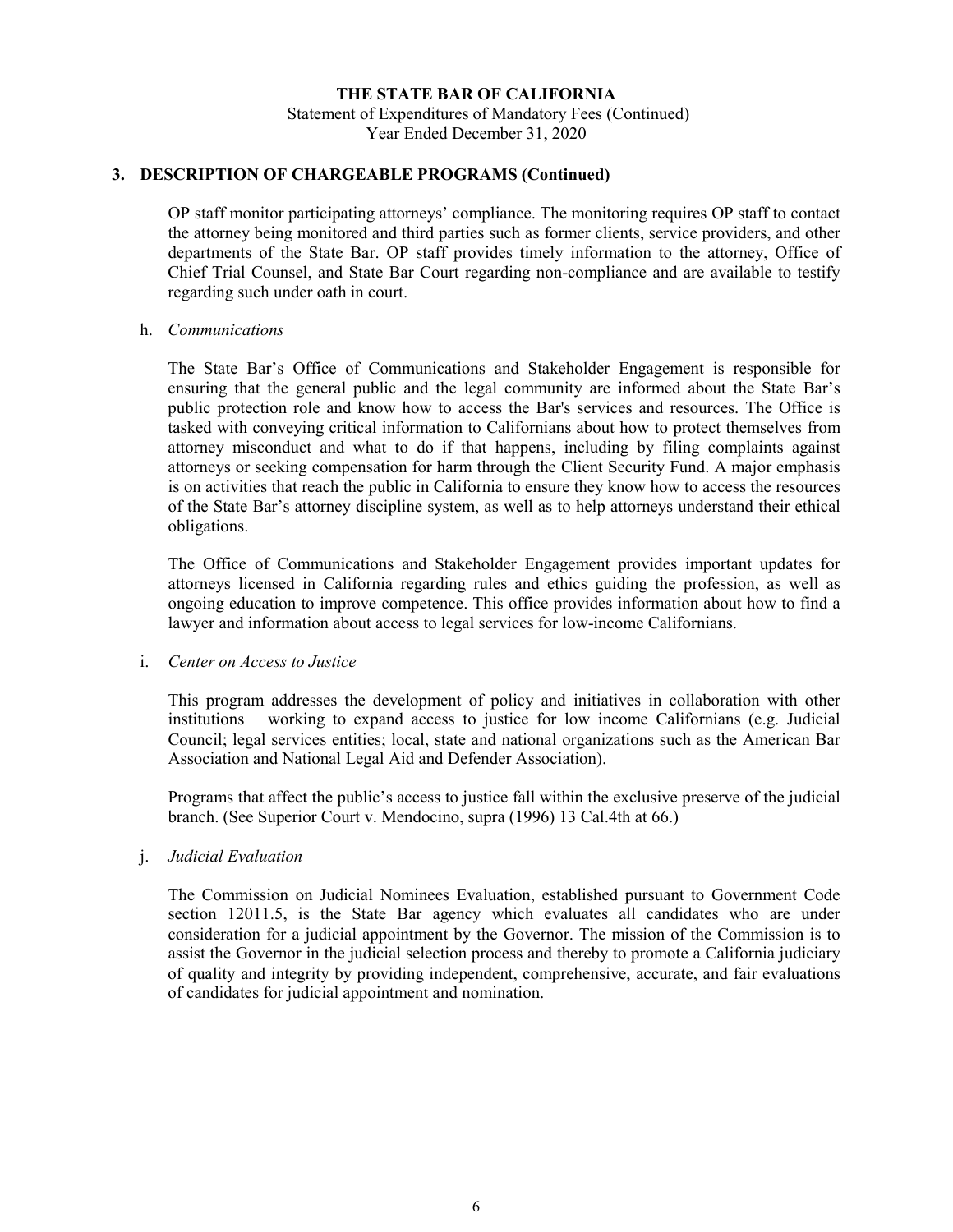Statement of Expenditures of Mandatory Fees (Continued) Year Ended December 31, 2020

#### **3. DESCRIPTION OF CHARGEABLE PROGRAMS (Continued)**

As stated in Hoffman v. State Bar of California (2003) 113 Cal.App.4th 630, 635 (2003), the State Bar has the "constitutional responsibility, along with the Chief Justice of the Supreme Court and the houses of the Legislature, to appoint a specified number of licensees to the Judicial Council. (Cal. Const., art. VI, § 6.) Through the appropriate committee, the association is also required by statute to evaluate potential appointees for judicial office and report its recommendation to the Governor. (Gov.Code, § 12011.5, subds.(a), (c).) No candidate may be appointed until the State Bar has so reported, or the time for reporting has elapsed. (Id. at subd. (k).)" Having a strong judiciary evaluation system promotes public protection by helping ensure a fair legal system.

#### k. *Mandatory Fee Arbitration*

The Fee Arbitration Program (Business and Prof. Code § 6200 et seq.) provides for resolution of fee disputes between attorneys and clients. It is mandatory for the lawyer if the client requests arbitration. Most complaints come to the program independently of the Office of Trial Counsel's Intake Unit, and the availability of this service almost certainly prevents the filing of additional disciplinary complaints. Maintaining a program that decreases the number of additional complaints assists the disciplinary system in processing those cases that cannot otherwise be handled. Although it may be argued that the arbitration program is not necessarily an indispensable part of an attorney disciplinary process, the California Supreme Court has held it is a valuable and justifiable component of a comprehensive disciplinary system. (In re Attorney Discipline System, 19 Cal. 4<sup>th</sup> 582, 622 (199).)

l. *General Fund Allocated Support Service* **–** General and administrative expenses are incurred to provide staff and operational support to all programs and activities of the State Bar including, but not limited to: human resources; finance; licensee billing; information technology; procurement; building maintenance; general services; legal counsel; the formulation, implementation, and administration of policies through the Board of Trustees and the Office of the Executive Director. The "Indirect Costs/Overhead Allocation" is the share of the administrative costs that are charged to the restricted fund programs for the support provided, using the methodology of the State of California for apportioning and recouping administrative support cost provided by the State's general fund to its special fund programs.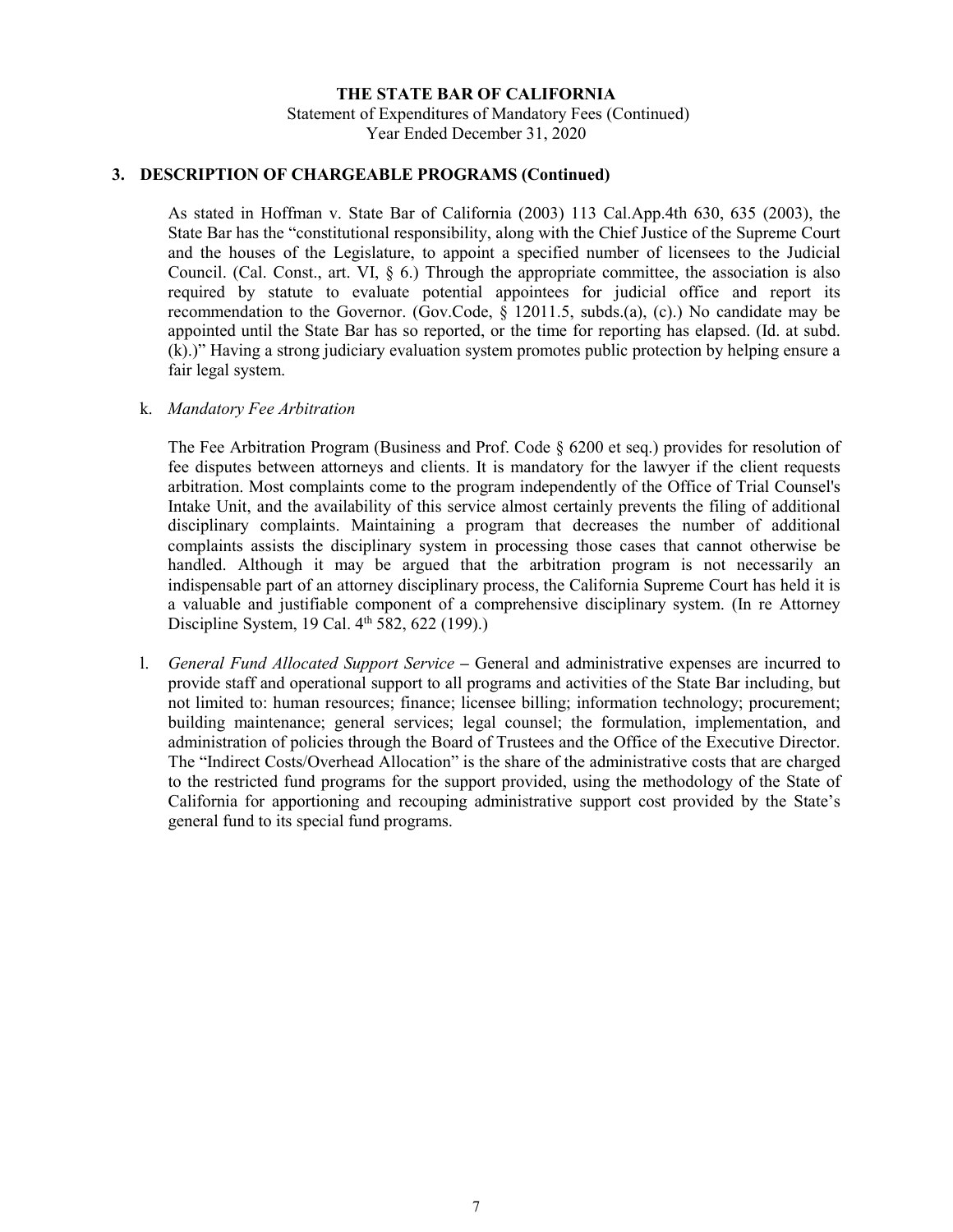# **3. DESCRIPTION OF CHARGEABLE PROGRAMS (Continued)**

The 2020 State Bar indirect cost allocation to chargeable programs is summarized below:

| General Counsel                             | \$ | 4,903,586   |
|---------------------------------------------|----|-------------|
| Finance                                     |    | 2,888,220   |
| Member Billing                              |    | 508,862     |
| Human Resources                             |    | 2,412,337   |
| General Services - Los Angeles              |    | 4,560,064   |
| General Services - San Francisco            |    | 5,084,840   |
| Building Improvement/Property Related       |    | 507,500     |
| Information Technology                      |    | 13,297,554  |
| Goverenance                                 |    | 3,404,854   |
| Communication                               |    | 683,862     |
| Other - Non Departmental                    |    | 330,400     |
| Indirect Cost Pool                          |    | 38,582,079  |
| Less: Overhead Allocation to Other Programs |    | (8,168,381) |
| Overhead Allocation to Chargeable Program   | S  | 30,413,698  |

The amount of the Overhead Allocation to Chargeable Programs is included in the various Chargeable Program expenditures on the Statement of Expenditures of Mandatory Fees.

m. *Program Revenues* **–** Program revenues related to chargeable expenses from the General Fund, Building Fund, Client Security Fund, Lawyers Assistance Fund, and the Support and Administration Fund of the State Bar are held to fund the related program expenses. Other revenues include charges by the State Bar to the California Lawyers Association (CLA) for administrative and support services in the annual collect of member dues. Program revenues for 2020 are comprised of:

| Total                             | 3,893,607 |
|-----------------------------------|-----------|
| Other                             | 1,318,988 |
| Seminar/Workshop Revenue          | 3,320     |
| Continuing Legal Education Fees   | 728,087   |
| Law Corporation Registration Fees | 1,843,212 |